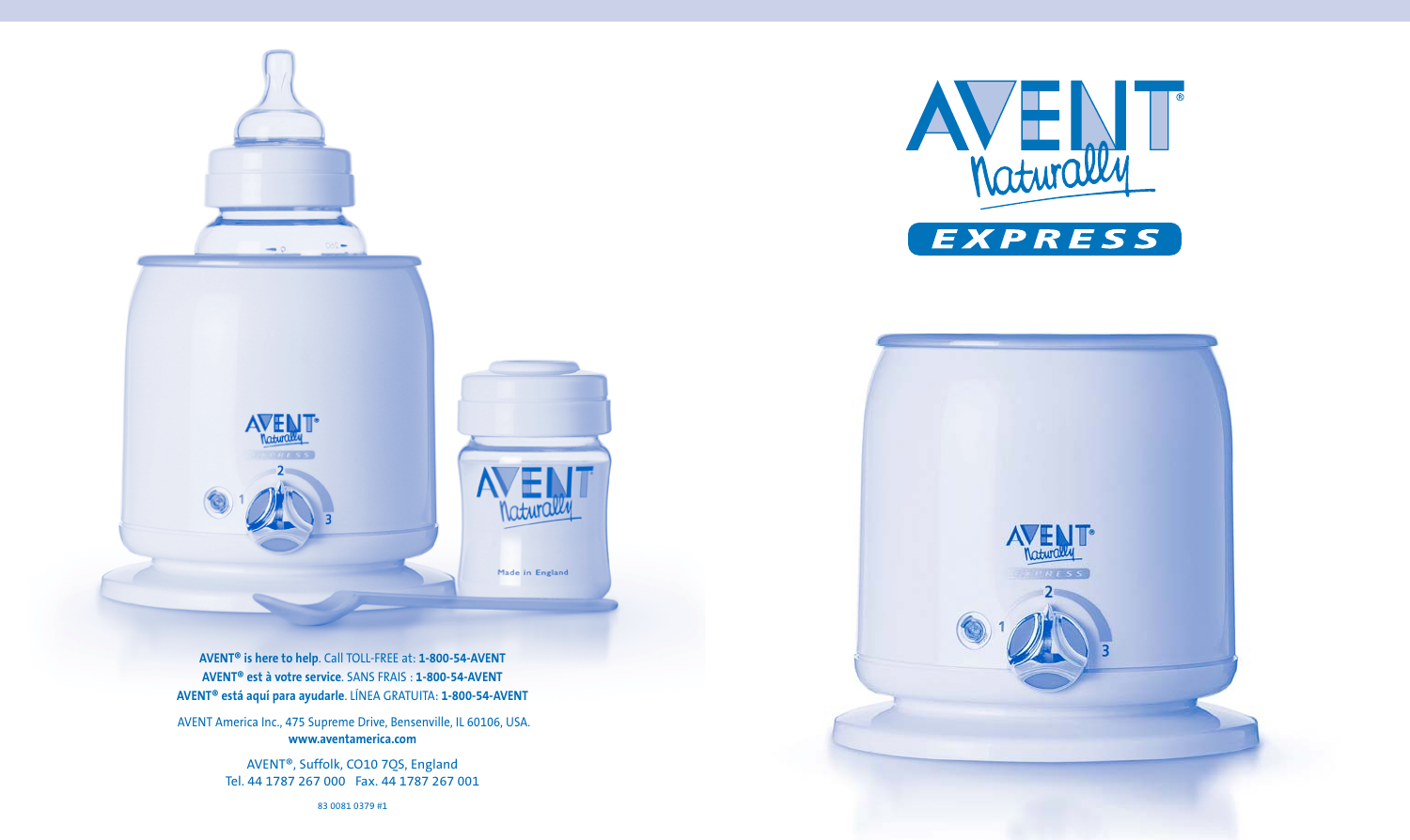

| Naturally<br><b>EXPRESS</b> | $5^{\circ}$ C<br>(40 °F) | <b>TEMPERATURE OF FOOD BEFORE WARMING</b><br>TEMPÉRATURE DU LAIT / ALIMENTS AVANT<br><b>OU'ON NE LES RÉCHAUFFE</b><br><b>TEMPERATURA DE LA COMIDA ANTES DE CALENTAR</b><br>20 °C<br>(70 °F) |
|-----------------------------|--------------------------|---------------------------------------------------------------------------------------------------------------------------------------------------------------------------------------------|
| 2-<br>1<br>VEN              | 5 min                    | 4 min                                                                                                                                                                                       |
| 2-<br>1<br>VENT             | 6 min<br>Ŕ               | 4 min                                                                                                                                                                                       |
| 1                           | 9 min<br>R               | 6 min                                                                                                                                                                                       |
| 2-<br>1                     | 7 min<br>R               | 6 min                                                                                                                                                                                       |
| $2-$<br>1<br>130 g          | 7 min<br>ä               | 5 min                                                                                                                                                                                       |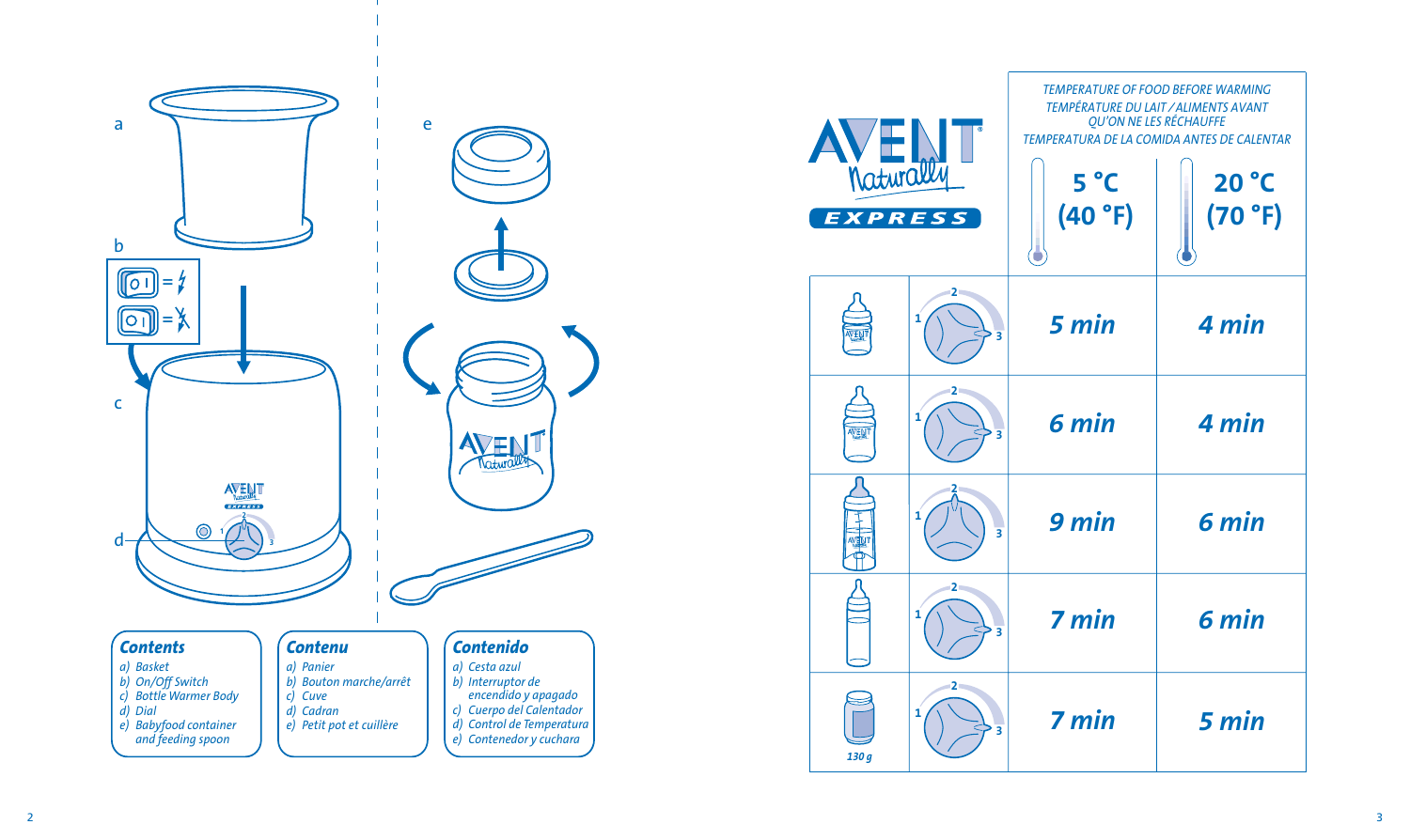## **AVENT Express Bottle and Babyfood Warmer**

**Please read through these instructions carefully before using your AVENT Express Bottle and Babyfood Warmer for the first time. Please retain for future reference. These instructions are also available on our website.** 

The AVENT Express Bottle and Babyfood Warmer allows you to warm all AVENT feeding bottles and AVENT Magic™ Cups, as well as baby food jars and cans, safely and quickly.

The speed at which the Warmer heats the milk or food will depend on the size of the bottle or container and the starting temperature of the milk or food (ie. room temperature 20 °C or out of fridge 5 °C). The guide at the beginning of this leaflet gives an indication of the time you can expect the Warmer to take. **Always test the temperature of food before feeding to your baby.**

## **Instructions for Use**

### **For AVENT Feeding Bottles**

- 1) Ensure basket is in place inside the Warmer.
- 2) Place the assembled, filled bottle in the Warmer with the dome cap removed.
- 3) For 4 fl oz ⁄ 125 ml bottles, fill the Warmer with water to just above the level of milk in the bottle.
- 4) For larger bottles, fill the Warmer to 15 mm (1⁄2 inch) below the rim of the Warmer.
- 5) Never let the water level rise above the neck of the bottle or spill over the edge of the Warmer.
- 6) Plug the unit into an electrical outlet and click the switch to the ON position (I), the neon light will illuminate. Turn the dial to setting 3.
- 7) When the bottle has been in the Warmer for the appropriate time (See guide), the light will flash on and off intermittently to indicate that the water surrounding the bottle is being kept at a constant temperature.
- 8) **Remove immediately.** Replace the dome cap. Shake the bottle and test the temperature of the liquid by sprinkling a few drops onto your wrist.
- 9) If the food is not ready, replace the bottle in the Warmer. TAKE CARE NOT TO OVERHEAT. The water surrounding the bottle will be kept at a constant temperature but the temperature of the food will continue to increase. If the food is too hot, allow to cool. Always test temperature before feeding.
- 10) Once the bottle has reached the correct temperature and has been removed from the unit, switch off warmer (O) and unplug from the electrical outlet.

Note: The basket can be removed when heating the AVENT Magic™ cup and other makes of bottles.

### **For the AVENT Disposable System**

- 1) Ensure basket is in place inside the Warmer.
- 2) Place the assembled, filled Disposable Nurser in the Warmer with the dome cap removed.
- 3) Fill the Warmer with water to the level of milk in the bottle liner.
- 4) Plug the unit into an electrical outlet and click the switch to the ON position (I). The neon light will illuminate. Turn the dial to setting 2 and continue as 7–10 above.

Note: Do not attempt to heat milk in the Disposable bottle liners on a higher setting as this could cause the bags to burst.

The Warmer can also be used to warm breast milk in the AVENT Disposable System in the same way.

## **For baby food jars**

- 1) Ensure basket is in place inside the Bottle Warmer.
- 2) Remove the lid and place jar or can in the Warmer.
- 3) Fill the Warmer with water to 15 mm (1⁄2 inch) below the top of the jar.
- 4) Plug the unit into an electrical outlet and click the switch to the ON position (I) Turn the dial to setting 3.
- 5) The Warmer will work in the same way as for feeding bottles. Take care when removing the jar as it, and the water surrounding it, will be hot. Stir the food and test it on a spoon yourself to ensure it is not too hot for your baby. TAKE CARE NOT TO OVERHEAT.
- 6) If the food is not ready, replace the jar in the Warmer. The water surrounding the jar will be kept at a constant temperature but the temperature of the food will continue to increase. TAKE CARE NOT TO OVERHEAT. If the food is too hot, allow to cool. Always test temperature before feeding.
- 7) Once the feed has reached the correct temperature and has been removed from the unit, switch off (O) and unplug from the electrical outlet.

Note: For small jars you can place a screw ring from an AVENT Bottle below the jar before adding the water so that you can remove the container more easily.

#### **Care of your Bottle Warmer**

Switch off (O), unplug and allow to cool before cleaning. Remove basket and wipe inside and outside with a damp cloth only. DO NOT USE AN ABRASIVE CLEANER. In order to reduce limescale build up, you can use pre-boiled or distilled water in your Warmer.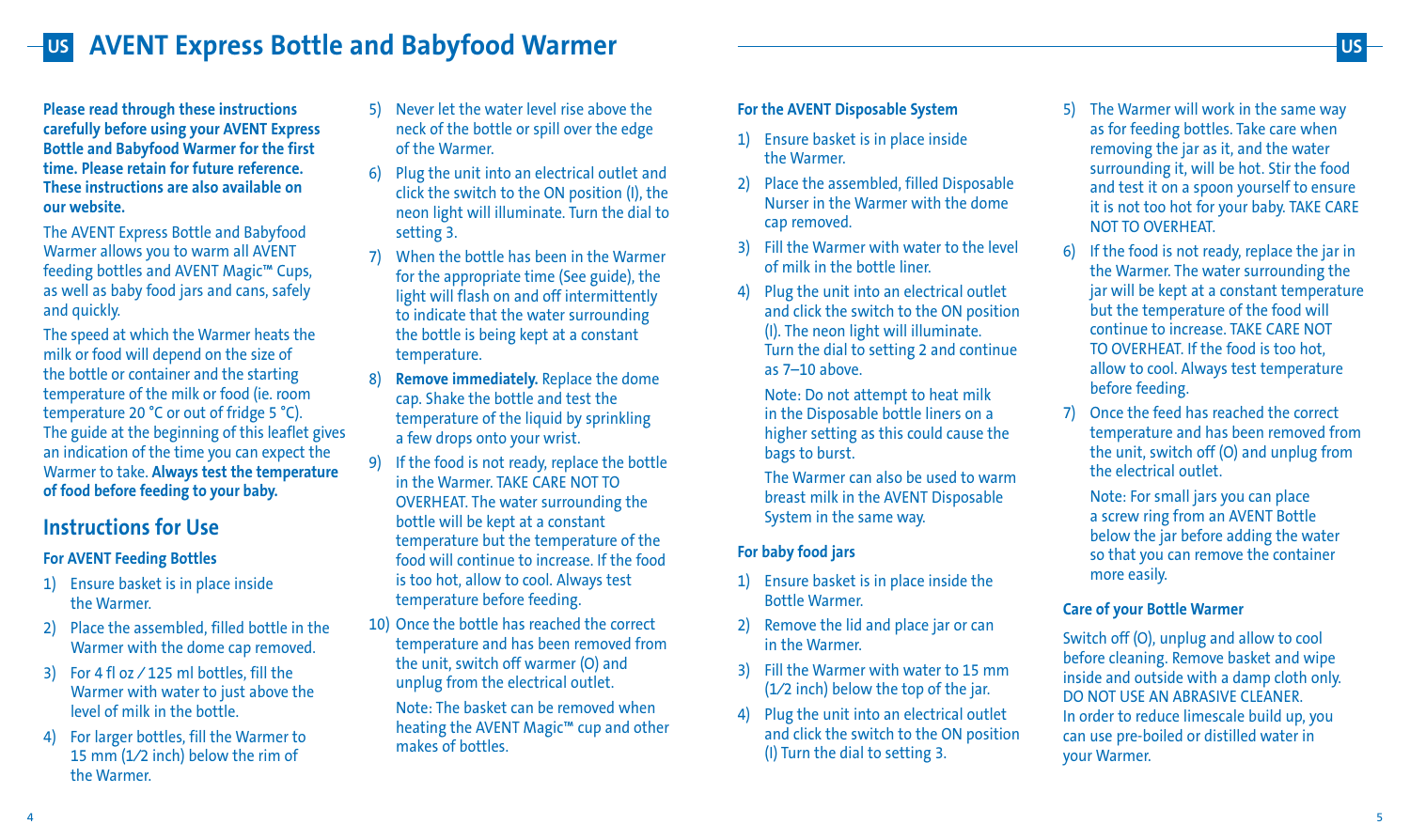## **De-scaling**

You should de-scale your AVENT Express Bottle Warmer every four weeks to ensure it continues to work 100 % effectively.

Pour 2 fl oz ⁄ 50 ml of vinegar (white) mixed with 4 fl oz / 100 ml of cold water into the Warmer (with basket in place). Allow to stand in the unit until any limescale has dissolved. Empty the unit and rinse thoroughly.

## **Guarantee**

Cannon AVENT guarantees that should the Express Bottle Warmer become faulty during twelve months from the date of purchase, it will be replaced free of charge during this time. Please return it to the retailer where it was purchased. Please keep your receipt as a proof of purchase. For the guarantee to be valid, please note:

- The Warmer must be used according to the instructions in this leaflet and connected to a suitable electricity supply.
- The claim must not be a result of accident, misuse, dirt, neglect or fair wear and tear.

## **AVENT® is here to help** Call TOLL-FREE at: **1-800-54-AVENT**

AVENT America Inc., 475 Supreme Drive, Bensenville, IL 60106, USA. **www.aventamerica.com**

# **Important Safeguards**

When using electrical appliances, basic safety precautions should always be followed including the following:

- 1. Read all instructions.
- 2. To protect against electrical shock do not immerse cord, plugs or appliance in water or other liquid.
- 3. Close supervision is necessary when any appliance is used by or near children.
- 4. Unplug from outlet when not in use and before cleaning. Allow to cool before putting on or taking off parts.
- 5. Do not operate any appliance with a damaged cord or plug or after the appliance malfunctions or has been damaged in any manner.
- 6. The use of accessory attachments not recommended by the appliance manufacturer may cause injuries.
- 7. Do not use outdoors.
- 8. Do not let cord hang over edge of table or counter, or touch hot surfaces.

9. Do not place on or near a hot gas or electric burner, or in a heated oven.

**US US**

- 10. Extreme caution must be used when moving an appliance containing hot oil or other hot liquids.
- 11. Always attach plug to appliance first, then plug cord into the wall outlet. To disconnect, turn any control to "off", then remove plug from wall outlet.
- 12. Do not use appliance for other than intended use.
- 13. When in use the Warmer contains hot water.
- 14. Before plugging in the Warmer for the first time, ensure the voltage is compatible with your electrical supply by checking the label on the base of the unit.
- 15. Always place bottle into Warmer before adding water.
- 16. Ensure water has been added before switching the unit on.
- 17. When the feed has reached the required temperature, remove immediately. If left in the Warmer, the temperature of the feed will continue to increase.
- 18. The AVENT Express Bottle Warmer is fitted with a non-rewireable molded plug. The mains supply cord of the

appliance CANNOT be replaced. If the cord is damaged, the appliance should be discarded.

- 19. This product is manufactured to comply with the Radio Interference Requirements and the EEC Directive 89⁄336⁄EEC.
- 20. A short power cord has been provided to prevent the risk of it becoming entangled or being tripped over.
- 21. Extension cords may be used if care is exercised in their use.
- 22. If an extension cord is used, its electrical rating must be as great as the rating of the appliance and not draped over the edge of the table top where it could be pulled by children or tripped over.

# **Save these instructions**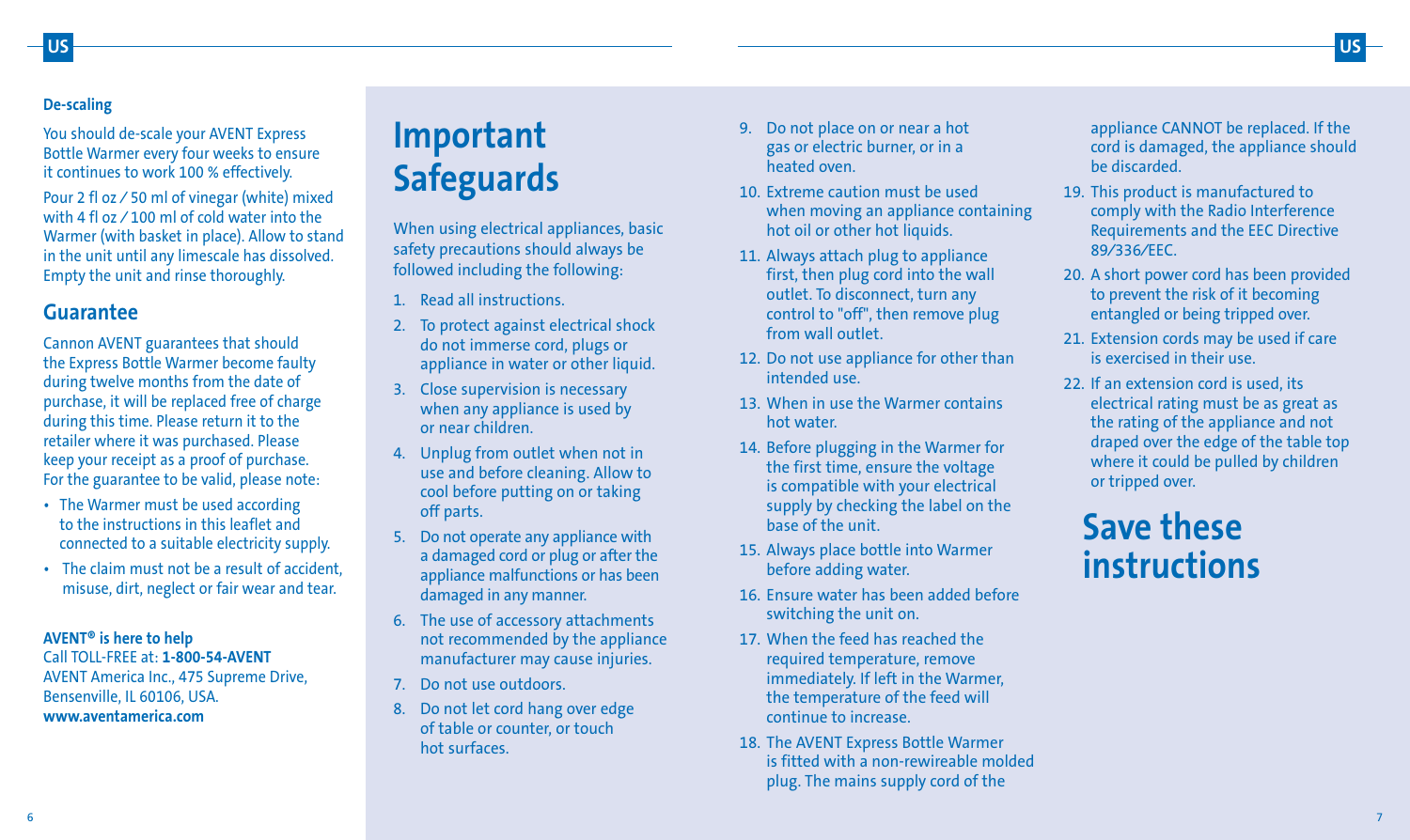## **<sup>F</sup> Chauffe-biberon/chauffe-repas Express AVENT <sup>F</sup>**

**Prenez le temps de lire attentivement ce mode d'emploi avant de vous servir de votre nouveau chauffe-biberon/chauffe-repas pour la première fois.**

Le chauffe-biberon/chauffe-repas Express AVENT vous permet de réchauffer rapidement et, en toute sécurité, les biberons AVENT et les tasses AVENT Magic<sup>MD</sup>, ainsi que les petits pots pour bébé.

La taille du biberon ou du récipient et la température de départ du lait ou des solides déterminent la rapidité avec laquelle l'appareil atteint la température souhaitée. (p. e. : La température ambiante est à 20 degrés, sortant du réfrigérateur à 5 degrés.) Le tableau ci-joint donne une idée du minutage à surveiller. **Vérifiez toujours la température du lait avant de donner le biberon.**

## **Mode d'emploi**

#### **Pour les biberons AVENT**

- 1) Assurez-vous que le panier se trouve bien à l'intérieur de la cuve.
- 2) Placez d'abord le biberon préparé dans la cuve, sans son capuchon. Puis versez de l'eau dans la cuve.
- 3) Pour les biberons de 125 ml : ajoutez de l'eau dans la cuve jusqu'à ce qu'elle atteigne le niveau du lait dans le biberon.
- 4) Pour les biberons plus grands, remplissez la cuve jusqu'à 1,5 cm du bord.
- 5) Ne laissez surtout pas l'eau déborder.
- 6) Branchez l'appareil dans la prise murale

et placez l'interrupteur en position marche (I), le témoin lumineux s'allumera. Réglez le cadran à 3.

- 7) Quand le biberon aura passé le temps requis dans l'appareil (voir tableau), le témoin s'allumera et s'éteindra par intermittence pour indiquer que la température de l'eau entourant le biberon est constamment maintenue.
- 8) **Retirez-le immédiatement.** Remettez le capuchon en place. Secouez le biberon doucement et vérifiez la température du liquide en versant quelques gouttes sur votre poignet.
- 9) Si le biberon n'est pas assez chaud, replacez-le dans le chauffe-biberon. ATTENTION DE NE PAS TROP FAIRE CHAUFFER VOS BIBERONS. La température de l'eau demeure constante, mais celle du biberon augmente continuellement. Si le biberon est trop chaud, laissez-le refroidir. Vérifiez toujours la température du biberon avant de le donner.
- 10) Quand le biberon est prêt et hors de l'appareil, éteignez (O) et débranchez la prise de courant.
	- N.B. Le panier se retire quand vous voulez réchauffer la tasse AVENT Magic<sup>MD</sup> ou d'autres marques de biberons.

#### **Pour le biberon à sachets AVENT**

1) Assurez-vous que le panier se trouve bien à l'intérieur de la cuve.

- 2) Placez le sachet préparé dans le biberon à fond amovible, sans son capuchon, et mettez le tout dans le chauffe-biberon.
- 3) Entourez d'eau jusqu'au niveau du lait dans le sachet.
- 4) Branchez dans la prise murale et placez l'interrupteur en position marche (I). Le témoin lumineux s'allumera. Réglez le cadran à 2 et suivez les indications des points 7 à 10 énumérés plus haut.

N.B. N'essayez pas de réchauffer du lait en sachet à une température plus élevée, vous risqueriez de faire éclater le sachet. Le chauffe-biberon peut aussi servir à

réchauffer du lait maternel en sachets de conservation AVENT en suivant les indications précédentes.

#### **Pour réchauffer des petits pots de bébés**

- 1) Assurez-vous que le panier se trouve bien à l'intérieur de la cuve.
- 2) Enlevez le couvercle et placez le petit pot dans le chauffe-biberon.
- 3) Versez de l'eau autour du petit pot et arrêtez-vous à 1,5 cm du goulot.
- 4) Branchez l'appareil dans la prise murale et placez l'interrupteur en position marche (I). Réglez le cadran à 3.
- 5) Le chauffe-biberon fonctionnera comme pour un biberon. Attention en retirant le petit pot de la cuve : il sera chaud, ainsi que l'eau de la cuve. Remuez la nourriture avec une cuillère et goûtez-la

pour vérifier qu'elle n'est pas trop chaude pour votre bébé. ATTENTION DE NE PAS **SURCHAUFFER** 

- 6) Si la nourriture n'est pas assez chaude, replacez le petit pot dans l'appareil. L'eau qui entoure le petit pot reste à une température constante, mais la nourriture continuera à chauffer. ATTENTION DE NE PAS SURCHAUFFER. Si la nourriture est trop chaude, laissez-la refroidir. Vérifiez toujours la température de la nourriture avant de la donner.
- 7) Quand le petit pot est à la bonne température, retirez-le, éteignez l'appareil (O), puis débranchez la prise de courant.

N.B. Pour faciliter le retrait des petits pots, vous pouvez les placer dans la cuve sur une bague à tétine AVENT avant de verser l'eau.

#### **Entretien de votre chauffe-biberon**

Éteignez (O) l'appareil, débranchez-le et laissez-le refroidir avant de le nettoyer. Enlevez le panier et essuyez l'intérieur et l'extérieur de l'appareil avec un chiffon humide uniquement. N'UTILISEZ PAS DE PRODUITS ABRASIFS. Nous vous recommandons d'utiliser de l'eau préalablement bouillie dans votre chauffebiberon pour atténuer la formation de dépôts calcaires.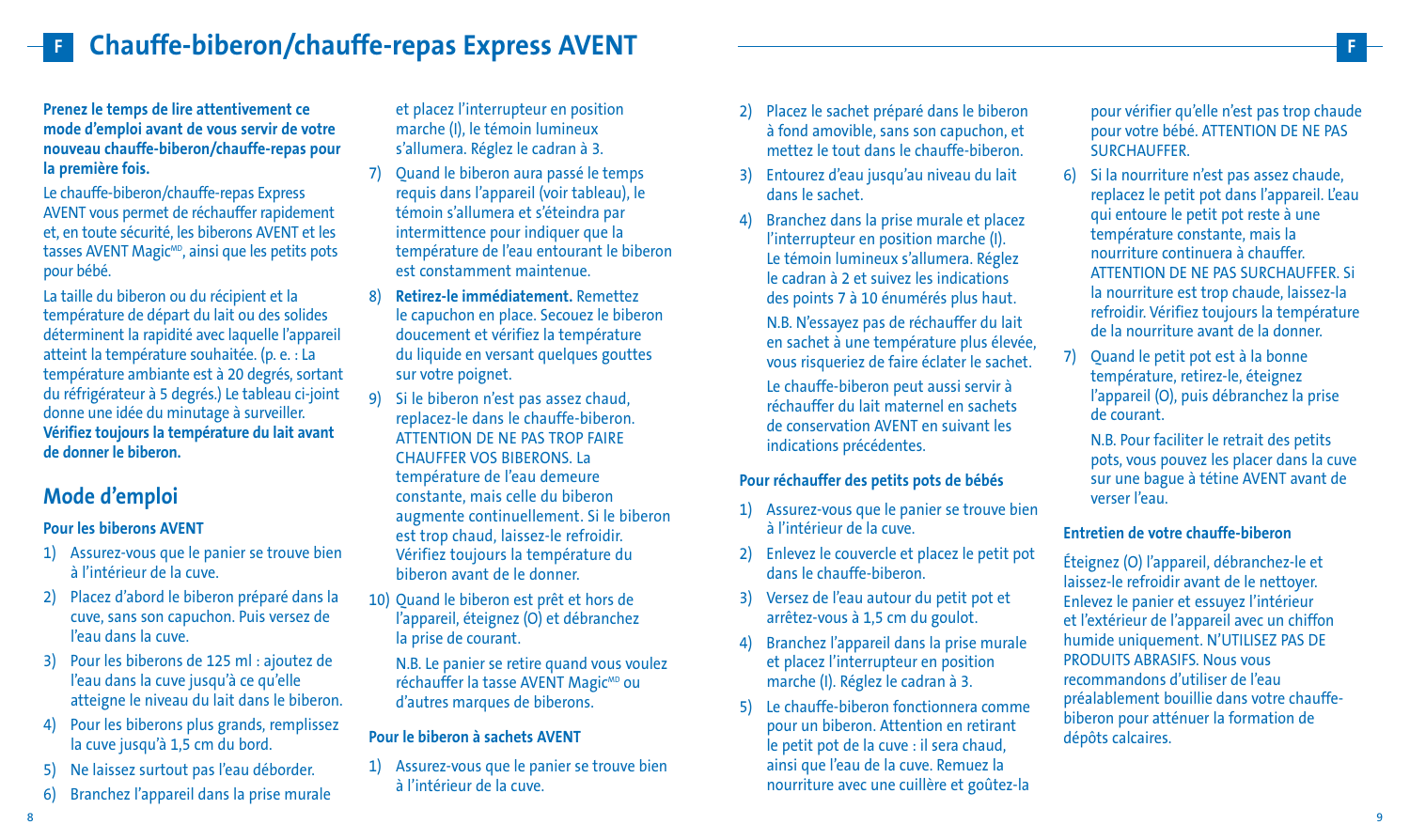### **Détartrage**

Nous vous conseillons de détartrer votre chauffe-biberon Express AVENT toutes les 4 semaines pour assurer son bon fonctionnement :

Diluez 50 ml de vinaigre blanc dans 100 ml d'eau froide et versez dans l'appareil (panier dans la cuve). Laissez reposer jusqu'à dissolution complète du calcaire. Videz et rincez soigneusement.

## **Garantie**

Cannon AVENT garantit que si cet appareil présente un défaut moins de 12 mois après que vous l'ayez acheté, il vous sera remboursé ou remplacé. Vous n'avez qu'à le retourner là où vous l'avez acheté. Gardez votre coupon de caisse comme preuve d'achat. Pour que cette garantie soit valide, veuillez noter que :

- Le chauffe-biberon doit être utilisé selon le mode d'emploi décrit ci-dessus et branché à un circuit électrique approprié.
- Le défaut ne doit pas résulter d'un accident, d'un usage abusif, d'une négligence ou d'un manque de propreté.

## **AVENT® est à votre service** SANS FRAIS : **1-800-54-AVENT**

AVENT America Inc., 475 Supreme Drive, Bensenville, IL 60106, USA. **www.aventamerica.com**

# **Importantes mises en garde**

Avant d'utiliser un appareil électrique, il est important de respecter certaines règles de sécurité fondamentales, notamment les suivantes :

- 1. Lisez attentivement les directives.
- 2. Afin de prévenir tout risque de choc électrique, ne plongez pas le cordon, la fiche ou l'appareil dans l'eau ou dans tout autre liquide.
- 3. Cet appareil ne doit pas être manipulé par des enfants sans surveillance.
- 4. Débranchez l'appareil de la prise murale lorsque vous ne vous en servez pas ou pour le nettoyer. Attendez que l'appareil refroidisse avant de démonter les pièces.
- 5. N'utilisez pas l'appareil si le cordon ou la fiche sont abîmés et cessez de l'utiliser s'il ne fonctionne pas bien.
- 6. L'utilisation d'accessoires non approuvés par le fabricant entraîne le risque de blessures.
- 7. N'utilisez pas l'appareil à l'extérieur.
- 8. Ne laissez pas le cordon pendre d'une table ou d'un comptoir, ni toucher des surfaces chaudes.
- 9. Ne placez pas l'appareil près ou sur les plaques chauffantes d'une cuisinière ou dans un four allumé.
- 10. Soyez très vigilant lorsque vous transportez un contenant d'huile chaude ou d'autres liquides chauds.
- 11. Raccordez toujours le cordon d'abord à l'appareil, ensuite à la prise murale. Pour débrancher, mettez en position arrêt, puis retirez la fiche de la prise.
- 12. N'utilisez l'appareil que pour les fins auxquelles il a été conçu.
- 13. Lorsqu'en marche, le chauffe-biberon contient de l'eau chaude.
- 14. Avant de brancher le chauffe-biberon pour la première fois, assurez-vous que le voltage est compatible avec votre source d'alimentation en vérifiant l'étiquette sur la base de l'appareil.
- 15. Placez toujours le biberon dans le chauffe-biberon avant d'ajouter l'eau.
- 16. Assurez-vous que l'eau a été ajoutée avant de mettre l'interrupteur en position marche.
- 17. Lorsque les aliments ont atteint la température désirée, retirez-les immédiatement du chauffe-biberon, sinon ils deviendront trop chauds.
- 18. Le chauffe-biberon est doté d'une fiche moulée. Si le cordon de l'appareil est abîmé, il ne PEUT ÊTRE REMPLACÉ, donc l'appareil ne peut plus servir.
- 19. Cet appareil est fabriqué conformément aux régulations d'interférences électromagnétiques et aux Directives Européennes 89⁄336⁄EEC.
- 20. Le cordon d'alimentation est court pour éviter qu'il ne s'emmêle ou qu'il ne fasse trébucher.
- 21. Lorsqu'on utilise un cordon de rallonge, il faut s'assurer qu'il n'est pas encombrant.
- 22. En cas d'utilisation de rallonge, la tension doit être la même que celle de l'appareil. Il faut éviter que la rallonge ne pende de la table — un enfant pourrait tirer dessus ou trébucher.

# **Conservez ces directives**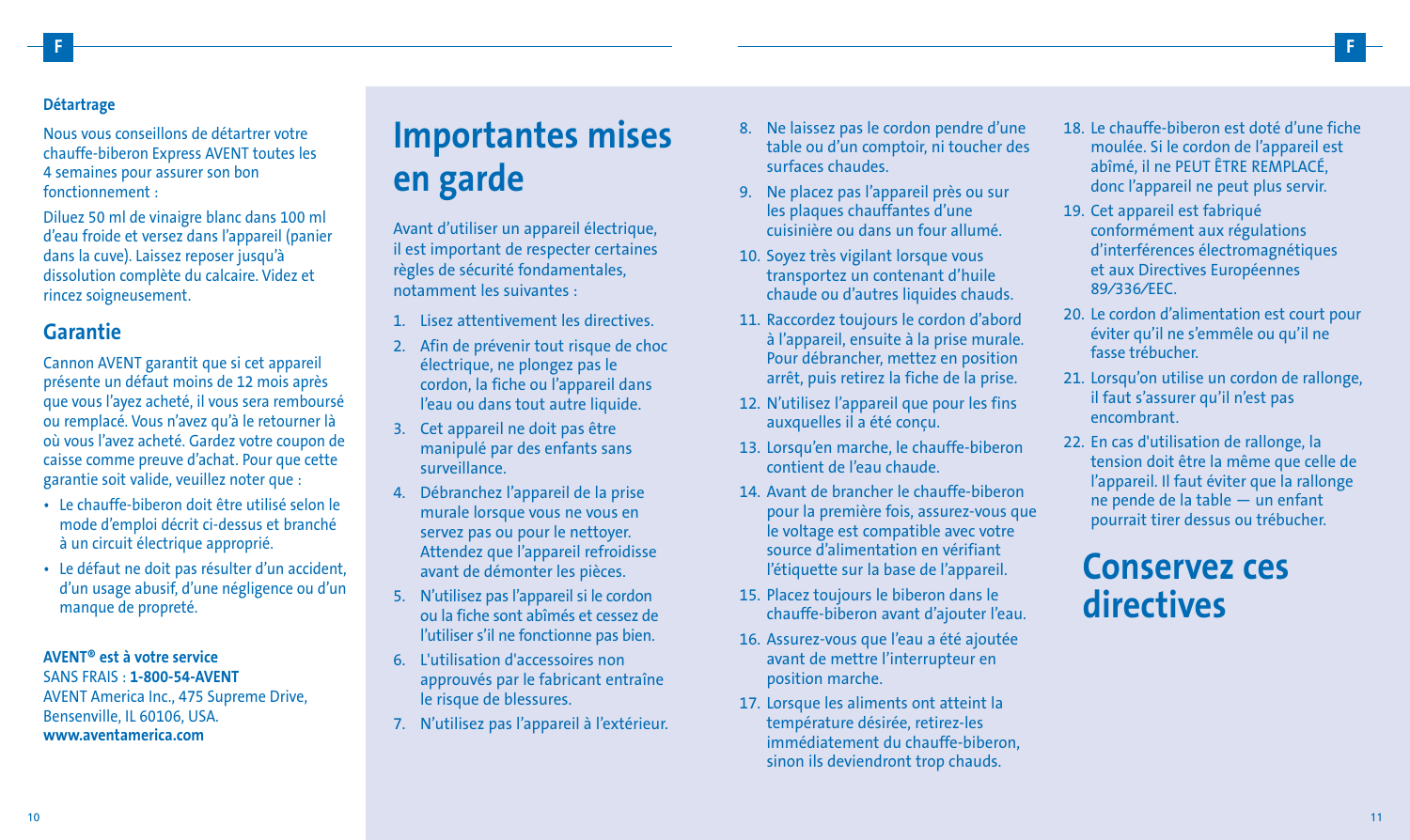## **<sup>E</sup> Calentador de Biberones y Comida AVENT EXPRESS <sup>E</sup>**

**Por favor, lea cuidadosamente las instrucciones antes de usar el Calentador de Biberones y Comida AVENT EXPRESS por primera vez. Mantenga estas instrucciones para futuras consultas. Estas instrucciones también están disponibles en nuestra página de Internet.**

El Calentador de Biberones y Comida AVENT EXPRESS le permite calentar todos los biberones AVENT y vasos AVENT Magic™ así como frasquitos de comida de una manera rápida y segura.

La velocidad a la que el calentador calienta la leche o la comida dependerá del tamaño del biberón o recipiente y de la temperatura inicial de la leche o comida (por ejemplo: temperatura ambiente 20 ºC, o recién salido del refrigerador, 5 ºC ). La guía al principio de este instructivo le dará indicaciones del tiempo que tardará el calentador en calentar la comida. **Compruebe siempre la temperatura de la comida antes de alimentar a su bebé.**

## **Instrucciones de uso**

#### **Para biberones AVENT**

- 1) Asegúrese de que la cesta azul está dentro del calentador de biberones.
- 2) Coloque los biberones ya ensamblados y llenos, sin la tapa, dentro del calentador de biberones.
- 3) Para biberones de 4 oz ⁄ 125 ml, llenar el calentador con agua justo por encima del nivel de la leche.
- 4) Para biberones más grandes, llenar el calentador de biberones hasta 15 mm

por debajo del borde.

- 5) Nunca deje que el nivel del agua sobrepase el cuello del biberón o que el agua se derrame.
- 6) Enchufe el calentador y oprima el interruptor a la posición de encendido (I). La luz se encenderá para indicar que el calentador está en funcionamiento. Mueva el control de temperatura a la posición 3.
- 7) Cuando el biberón haya estado el tiempo necesario en el calentador (vea la guía), la luz parpadeará para indicar que el agua alrededor del biberón ha llegado a la temperatura constante e ideal.
- 8) **Saque el biberón inmediatamente.** Coloque la tapa. Agite el biberón y pruebe la temperatura del líquido sacudiendo algunas gotas en el dorso de la mano antes de alimentar a su bebé.
- 9) Si la comida no está lista, vuelva a colocar el biberón en el calentador. TENGA CUIDADO DE NO SOBRECALENTAR EL BIBERÓN. La temperatura del agua del calentador se mantendrá constante, pero la temperatura de la comida continuará en aumento. Si la comida está demasiado caliente, enfríela. Siempre debe probar la temperatura de la comida antes de alimentar a su bebé.
- 10) Una vez que el biberón haya alcanzado la temperatura correcta y haya sido retirado, apague el calentador presionando el botón a la posición (O) y desenchúfelo. Nota: La cesta se puede quitar cuando quiera calentar el Vaso Mágico de AVENT™ o biberones de otras marcas.

## **Para el Sistema de Bolsa Desechable AVENT**

- 1) Asegúrese de que la cesta azul está dentro del calentador de biberones.
- 2) Introduzca la bolsa desechable llena, ensamblada en el biberón para bolsas desechables, sin la tapa.
- 3) Llene el calentador con agua hasta el nivel de la leche.
- 4) Enchufe el calentador y oprima el interruptor a la posición de encendido (I). La luz se encenderá para indicar que el calentador está en funcionamiento. Mueva el control de temperatura a la posición 2. Continúe con los puntos 7 a 10 de las instrucciones anteriores.

Advertencia: No caliente la leche en las bolsas desechables a una temperatura más alta, ya que éstas podrían reventarse. El calentador de biberones también puede ser usado para calentar leche materna en el Sistema de Bolsa Desechable AVENT.

### **Para calentar frasquitos/latas de comida**

- 1) Asegúrese de que la cesta azul está dentro del calentador.
- 2) Quite la tapa y ponga el frasquito o lata en el calentador.
- 3) Llene el calentador con agua hasta 15 mm por debajo de la parte superior del tarrito.
- 4) Enchufe el calentador y oprima el interruptor a la posición de encendido (I). Mueva el control de temperatura a la posición 3.
- 5) El calentador funcionará de la misma manera que para los biberones. Tenga cuidado cuando retire el frasquito o lata ya que el agua y el contenedor estarán calientes. Revuelva la comida y pruebe con una cuchara para asegurarse de que no está demasiado caliente para el bebé. TENGA CUIDADO DE NO CALENTAR EN EXCESO.
- 6) Si la comida no está lista, vuelva a colocarla en el calentador. El agua dentro del calentador se mantendrá a una temperatura constante pero la temperatura del frasquito continuará subiendo. TENGA CUIDADO DE NO CALENTAR EN EXCESO. Si la comida está muy caliente, enfríela. Pruebe siempre la temperatura de la comida antes de alimentar a su bebé.
- 7) Una vez que la comida haya alcanzado la temperatura correcta y la haya retirado, apague el calentador y desenchúfelo.
	- Nota: Para frasquitos o latas pequeños, puede colocar la rosca de un biberón dentro del calentador y después colocar el frasquito o lata y añadir el agua. De esta manera le será más fácil sacarlo cuando la comida esté caliente.

#### **Cuidados del Calentador de Biberones**

Apague, desenchufe y deje que el calentador se enfríe antes de limpiarlo. Quite la cesta y limpie el interior y el exterior con un paño húmedo solamente. NO USE DETERGENTES ABRASIVOS. Para reducir los depósitos de calcio, puede utilizar agua destilada o hervida previamente, en su calentador.